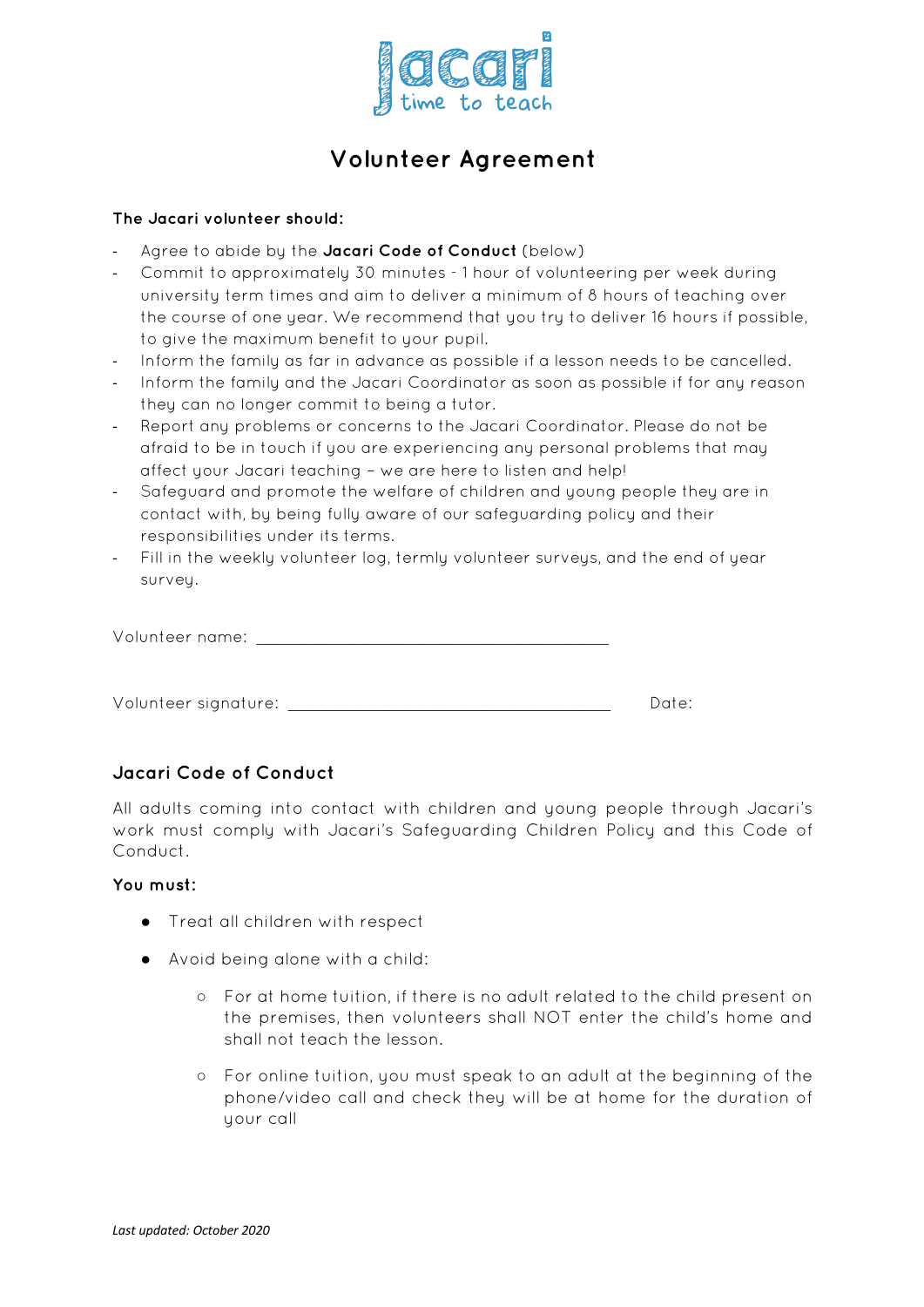

- Ensure the adult present in the home knows when you have arrived and when you are leaving; or for online teaching, you must say hello to the adult at the beginning and end of the video/phone call
- If alone in a room with a child, keep the door open at all times. While tutoring online, ensure the child keeps the door open so that an adult can overhear the lesson
- If tutoring online, use online learning platforms with a good level of security and encryption. To this end, we suggest our volunteers use one of the following platforms: **Google, Bramble or WhatsApp.** However, the following platforms will also be permitted, if the above platforms are not accessible for the pupils: Microsoft Teams, Zoom, Skype.
- If tutoring online, confirm with the parent in the first lesson that they give permission for online tutoring to occur via your chosen platform.
- Be mindful of what is displayed in your video frames and remove any offensive or private items from the frame at all times. Only approved Jacari tutors, pupils, and parents/family members of pupils may be present in any video frames.
- For in-school tuition, ensure you sign in and sign out at the school reception before and after the lesson
- Be aware that any physical contact with a child can be misinterpreted and should always be avoided.
- Report all allegations/suspicions of abuse to the Jacari safeguarding line
- Operate within Jacari's procedures in the event of any disclosure/concern.
- For in-school tuition, comply with the individual school's Safeguarding Policies and Practices.
- Ensure a parent/carer's consent form is completed and signed prior to any Jacari trips or outings.
- Whilst on a trip, avoid taking a child to the toilet or changing their clothes unless you have express written parental consent to do so. You must also be accompanied by an additional volunteer or staff member.
- Consider strengthening any privacy settings on social media sites so that young people are unable to access your online profiles. Block any young people that approach you online and inform Jacari's Coordinator immediately.
- Inform the Coordinator by email or phone within one week if you have stopped visiting/ online tutoring with your allocated family or wish to cease to volunteer with Jacari.
- Delete all personal information you hold about your Jacari pupil when the tutoring relationship comes to an end